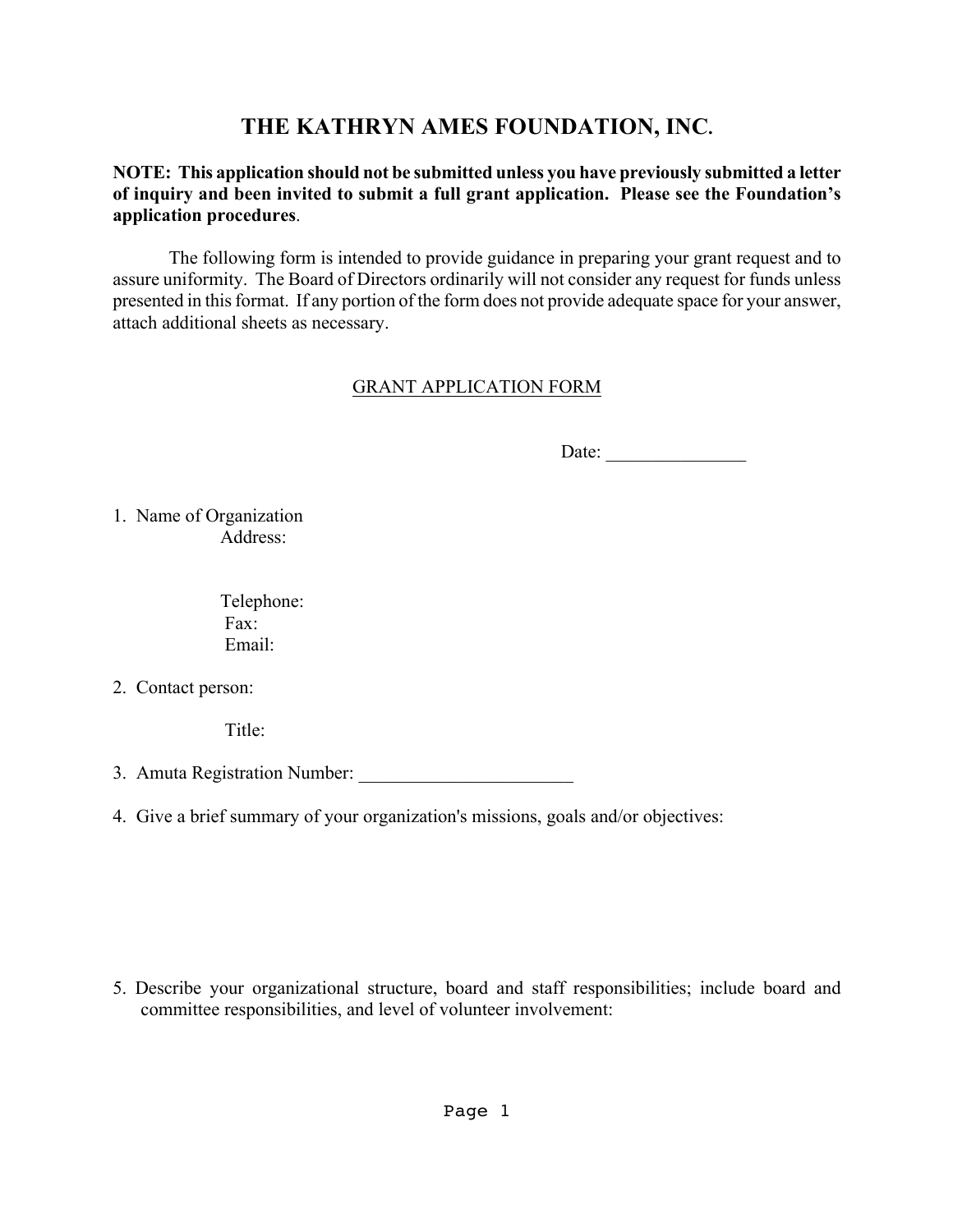6. Provide a brief history of your organization and describe success of past projects:

7. Amount requested: \_\_\_\_\_\_\_\_\_\_\_\_\_\_\_\_\_

Attach a budget for the project on attached budget form.

- 8. Purpose of the grant
	- a. State the need/problem to be addressed; describe the constituency served (include number served)/target population; how will they benefit?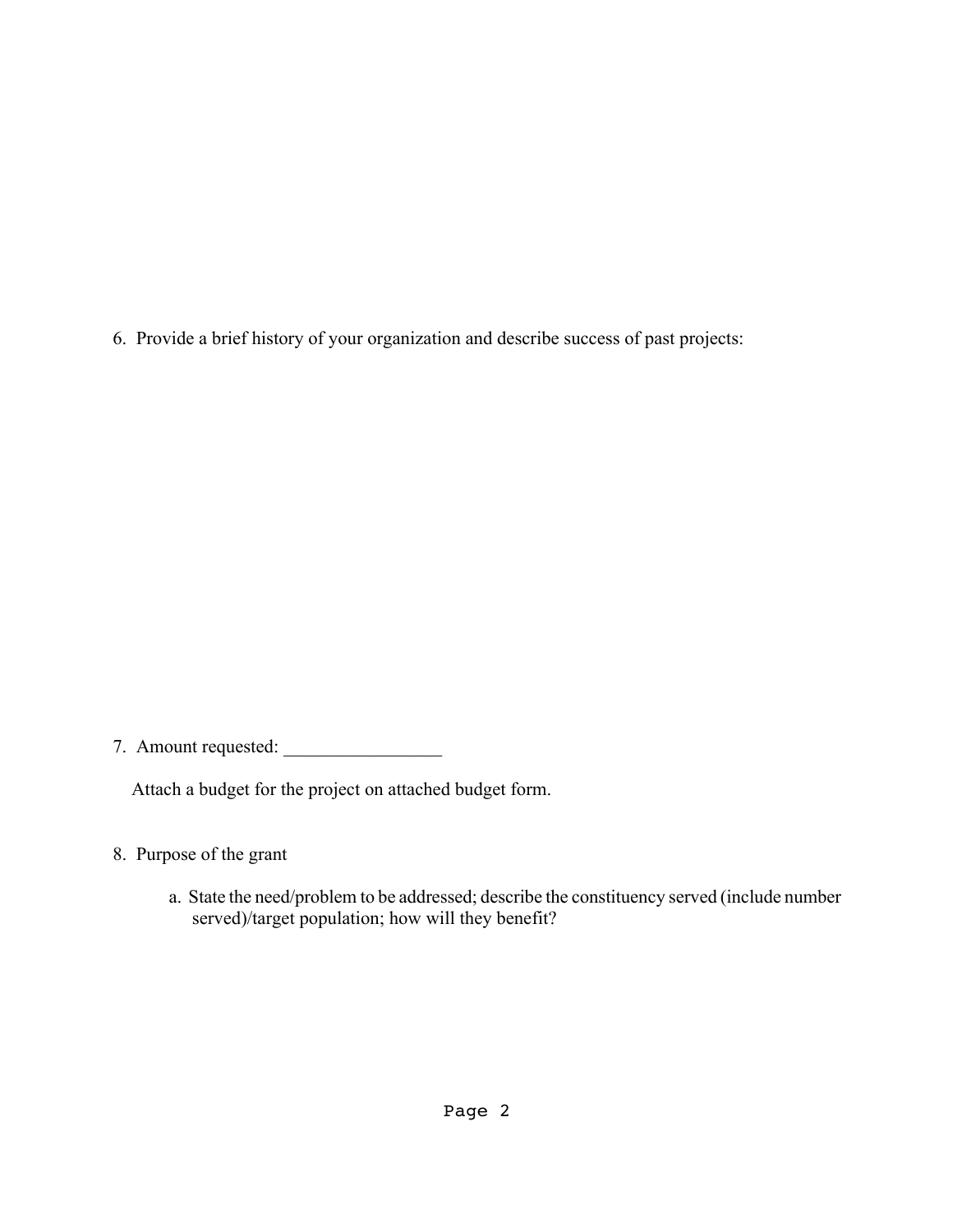b. Describe the project goals and measurable objectives;

c. Describe the program/activities planned to accomplish these goals; is this a new or ongoing activity on the part of your organization?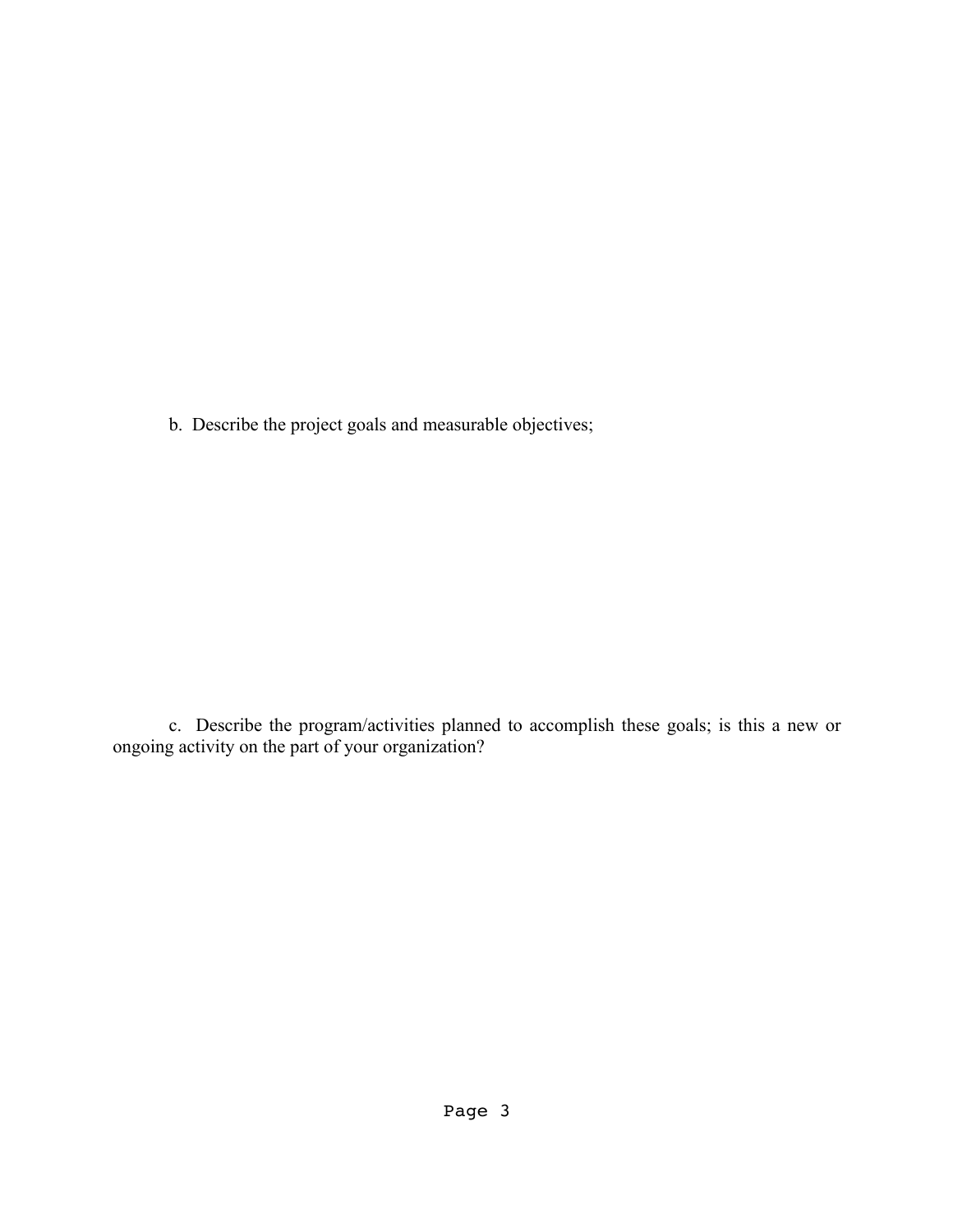- d. Provide a timetable for implementation;
- e. Identify other organizations, if any, participating in the project;
- f. List the names and qualifications of key staff/volunteers responsible for project implementation.

9. Is your program considered a pilot project? If so, why?

10. What has been the extent of community involvement and cooperation with others in the field? List affiliations:

11. List other sources of funding for this project: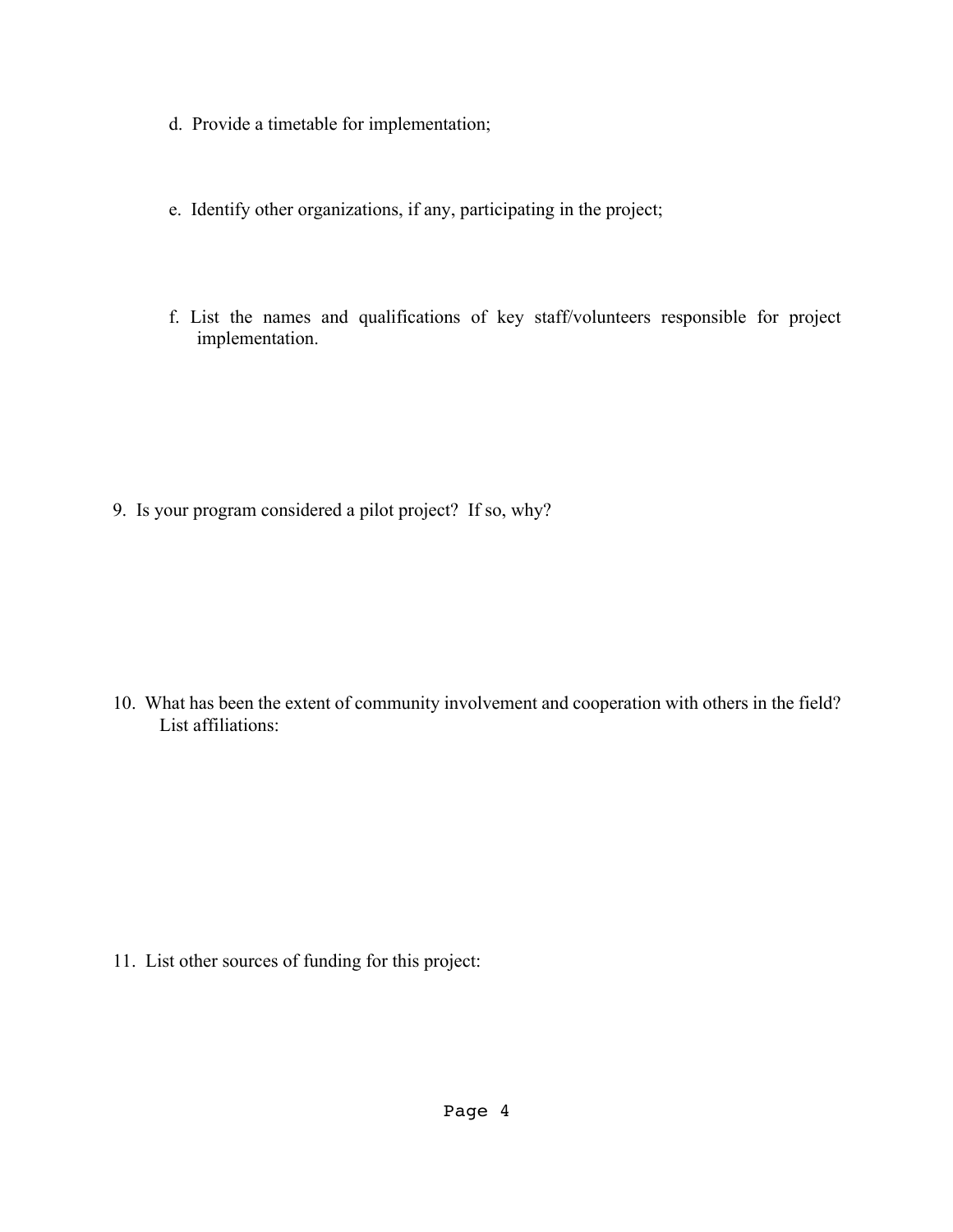List of other foundations/funding sources to which this proposal has been submitted.

12. Finances

- a. Attach your organization's current annual operating budget;
- b. State the titles and salaries of the top 3 salaried full time employees;
- c. Identify funding sources for the organization: (include past major contributors with amounts and anticipated future funding sources (if different from above)

- c. Provide your most recent annual financial statement (audited if available).
- 13. Describe the evaluation process for your project, including expected outcome. Please state:
	- a. The evaluation process;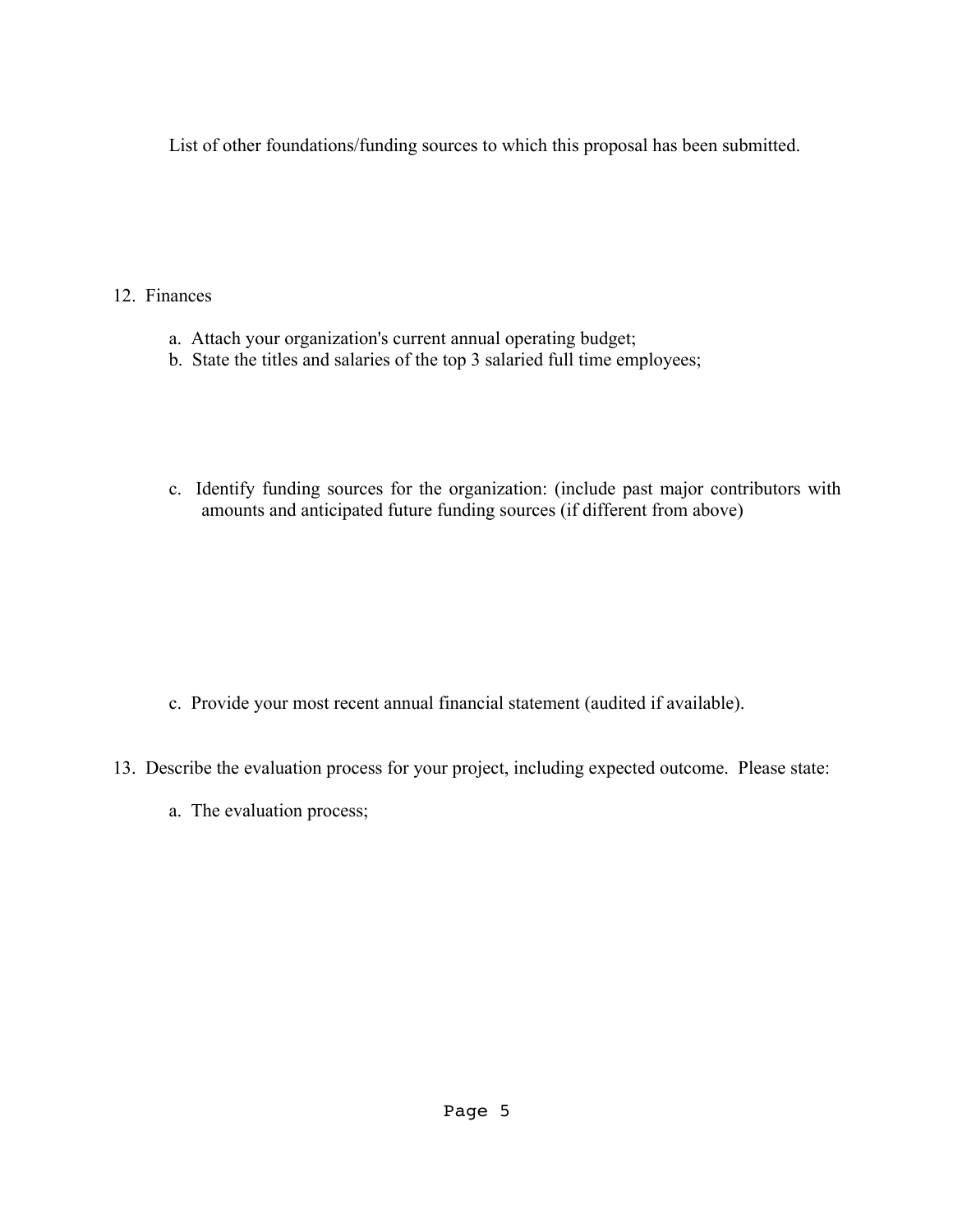b. The individuals responsible for measuring and reporting the outcome of the project;

- c. How the project's/activities results will be used and/or disseminated;
- d. A description of how the project will be funded in future years.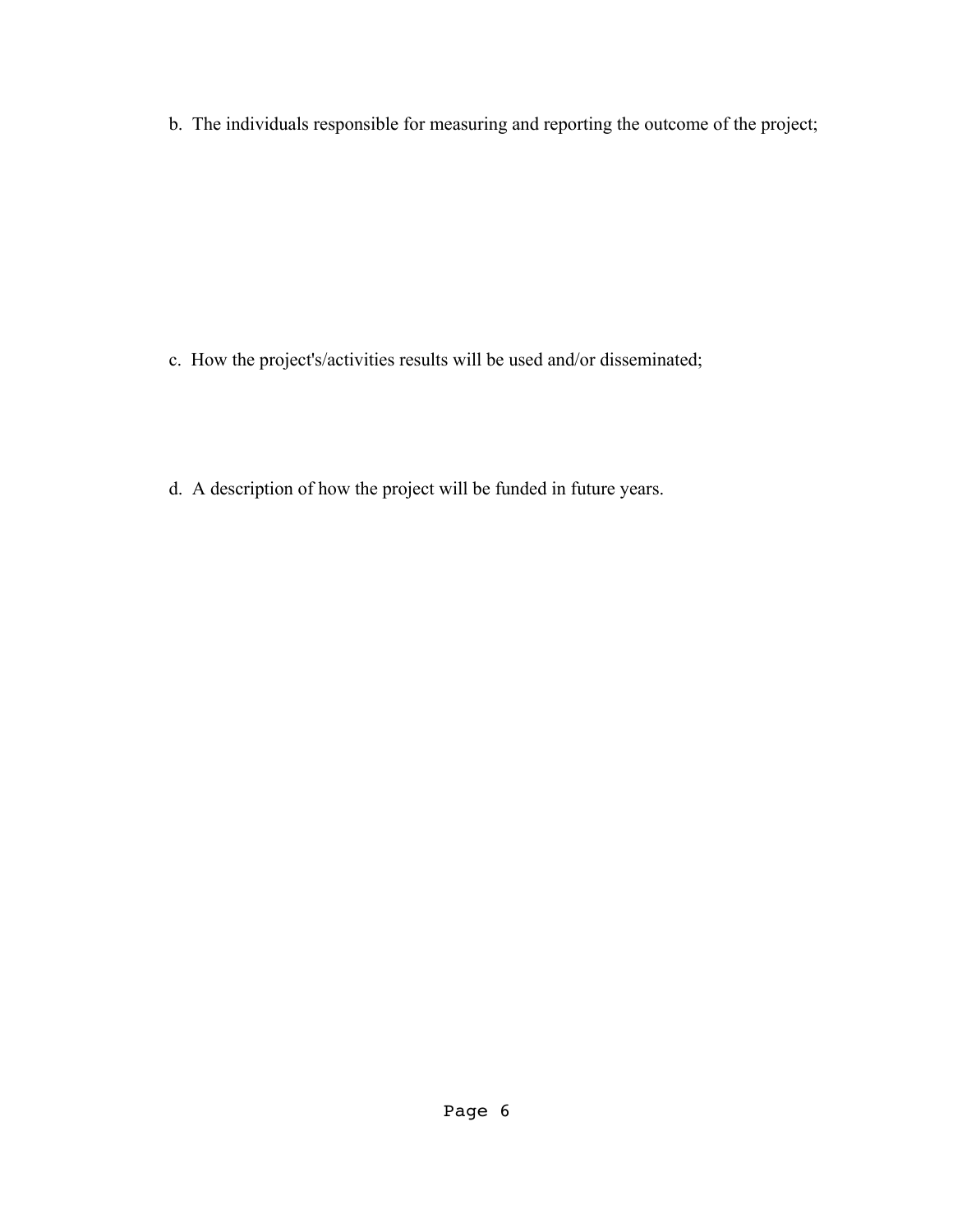## **KATHRYN AMES FOUNDATION, INC.**

#### **BUDGET INFORMATION**

Time period for budget below: \_\_\_\_\_\_\_\_\_\_\_\_\_\_\_

Grant amount requested: \$

| <b>Budget Detail</b>         | <b>Budget for Project</b> | Annual Budget for Organization |  |
|------------------------------|---------------------------|--------------------------------|--|
| <b>Salaries</b>              | \$                        | \$                             |  |
| Fringe benefits              |                           | \$                             |  |
| Rent                         |                           | \$                             |  |
| General overhead             |                           | \$                             |  |
| Travel                       |                           | \$                             |  |
| Consultant/professional fees | \$                        | \$                             |  |
| Postage/office supplies      | \$                        | \$                             |  |
| Marketing/communications     |                           | \$                             |  |
| Capital expenditures         |                           | \$                             |  |
| Other (specify)              |                           | \$                             |  |
| <b>TOTAL</b>                 |                           |                                |  |
|                              |                           |                                |  |

| Revenue detail           | Revenue for Project Annual Revenue for Organization |
|--------------------------|-----------------------------------------------------|
| Individual contributions |                                                     |
| Corporate contributions  |                                                     |
| Foundation grants        |                                                     |
| Government grants        |                                                     |
| Membership income        |                                                     |
| Special events           |                                                     |
| In-kind support          |                                                     |
| Other (specify)          |                                                     |
| <b>TOTAL</b>             |                                                     |
|                          |                                                     |